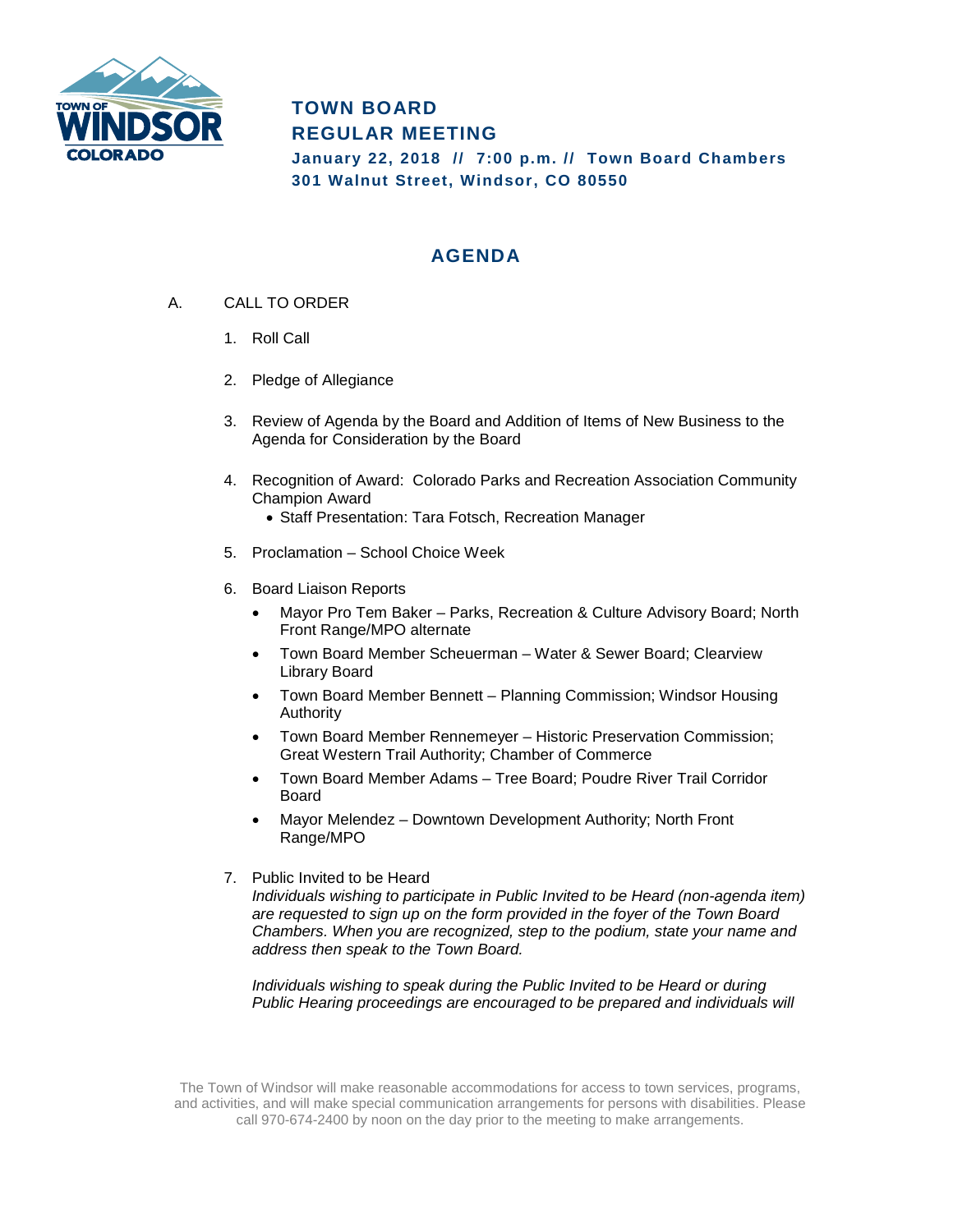*be limited to three (3) minutes. Written comments are welcome and should be given to the Deputy Town Clerk prior to the start of the meeting.* 

- B. CONSENT CALENDAR
	- 1. Minutes of the January 8, 2018 Regular Meeting J. Scheopner
	- 2. Advisory board appointment P. Garcia
	- 3. Resolution No. 2018-12 A Resolution Making Certain Findings Of Fact, Authorizing The Town Attorney To Undertake Eminent Domain Proceedings With Respect To The Acquisition Of Real Property Owned By Unknown Persons, Necessary For The Establishment Of Utility, Transportation, Sanitation, Parking And Other Public Functions Related To The Redevelopment Of Adjacent Land Under The Auspices Of The Windsor Downtown Development Authority, And Granting Full Plenary Authority In Association Therewith – I. McCargar

## C. BOARD ACTION

- 1. Outside Agency Funding Request Miss Rodeo Colorado 2018 • Staff Introduction: Eric Lucas, Director of Parks, Recreation & Culture
- 2. Ordinance No. 2018-1554 An Ordinance Fixing the Compensation of the Municipal Court Judge and Municipal Court Clerk for the Town of Windsor in Compliance with Sections 13-10-107 and 13-10-108, C.R.S., and Section 2-4-90 of the Windsor Municipal Code
	- *Super majority vote required on second reading*
		- Second Reading
		- Legislative action
		- Staff presentation: Ian McCargar, Town Attorney
- 3. Ordinance No. 2018-1555, An Ordinance Amending Section 19-1-20 of the Windsor Municipal Code With Respect to Improving Transparency and Accountability for Metropolitan Districts in the Town of Windsor
	- First Reading
	- Legislative action
	- Staff presentation: Ian McCargar, Town Attorney
- 4. Resolution No. 2018-13, A Resolution Establishing Rates for Town of Windsor Water Service Customers, Authorizing the Implementation of such Rates, and Rescinding Resolution No. 2018-09
	- Legislative Action
	- Staff Presentation: Dean Moyer, Director of Finance
- 5. Resolution No. 2018-14, A Resolution approving participation in Colorado Statewide Investment Program
	- Legislative Action
	- Staff Presentation: Dean Moyer, Director of Finance
- 6. Site Plan Presentation Jacoby Farm  $5<sup>th</sup>$  Filing Lot  $5$  Les Schwab Tire Center, George Bunting, SFP-E, LLC, applicant / Aaron McLean, Galloway & Company, Inc., applicant's representative
	- Staff presentation: Millissa Berry, Senior Planner